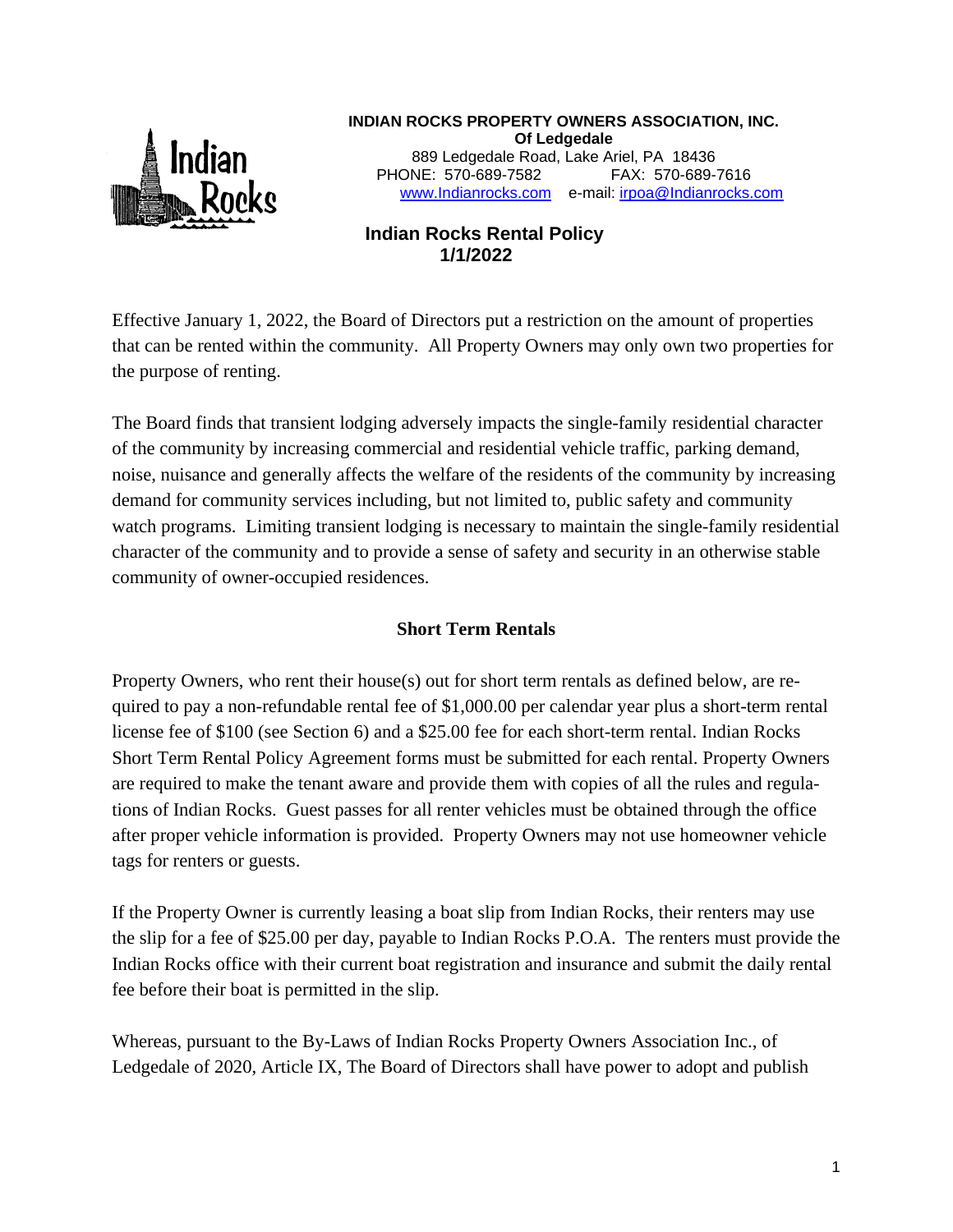rules and regulations as governing the use of the property and facilities and the personal conduct of the members and guests.

Whereas, the Indian Rocks Property Owners Association Inc., of Ledgedale currently has a rule and regulation for renters whereby Property Owners who rent their house(s) out for any period of time (week, weekends, weekly, monthly or yearly) are required to make the tenant aware of and provide them with copies of all rules and regulations of Indian Rocks. Anyone renting their homes needs to abide by the current year's rental policy, which is available at the association office, as well as on the official website [\(www.indianrocks.com\)](http://www.indianrocks.com/). Car stickers or guest passes are required to be displayed on all vehicles.

Whereas, The Board of Directors of the Indian Rocks Property Owners Association Inc., of Ledgedale is desirous of amending the current rule on renters to reflect certain rules regulating preexisting short-term rentals and prohibiting future short-term rentals within the community.

Now therefore, the Board of Directors of Indian Rocks Property Owners Association Inc., of Ledgedale hereby enacts the following rule:

Section 1. Purpose – The purpose of this rule is to regulate the use of preexisting short-term rentals and limit the use of future short-term rentals for purposes of providing and maintaining the rural and residential character of the association, and for preserving the value of and promoting the health, safety and welfare of the residents of the association.

Section 2. Property Owner Responsibility – The owner of the subject property shall be responsible for compliance with the provisions of this rule and the failure of any property owner, agency, managing agency, local contact person or renting occupants to comply with the provisions of this rule shall be deemed noncompliance by the Property Owner. The owner of the subject property must be in good standing with the Association and is responsible for compliance with these rules. A fine of \$500.00 (first offense), a fine of \$1,000.00 (second offense) will be attached to the Property Owners 'account for failure to submit all required information as per this policy. If there is a third offense the rental privilege will be revoked in the following calendar year.

Section 3: Definitions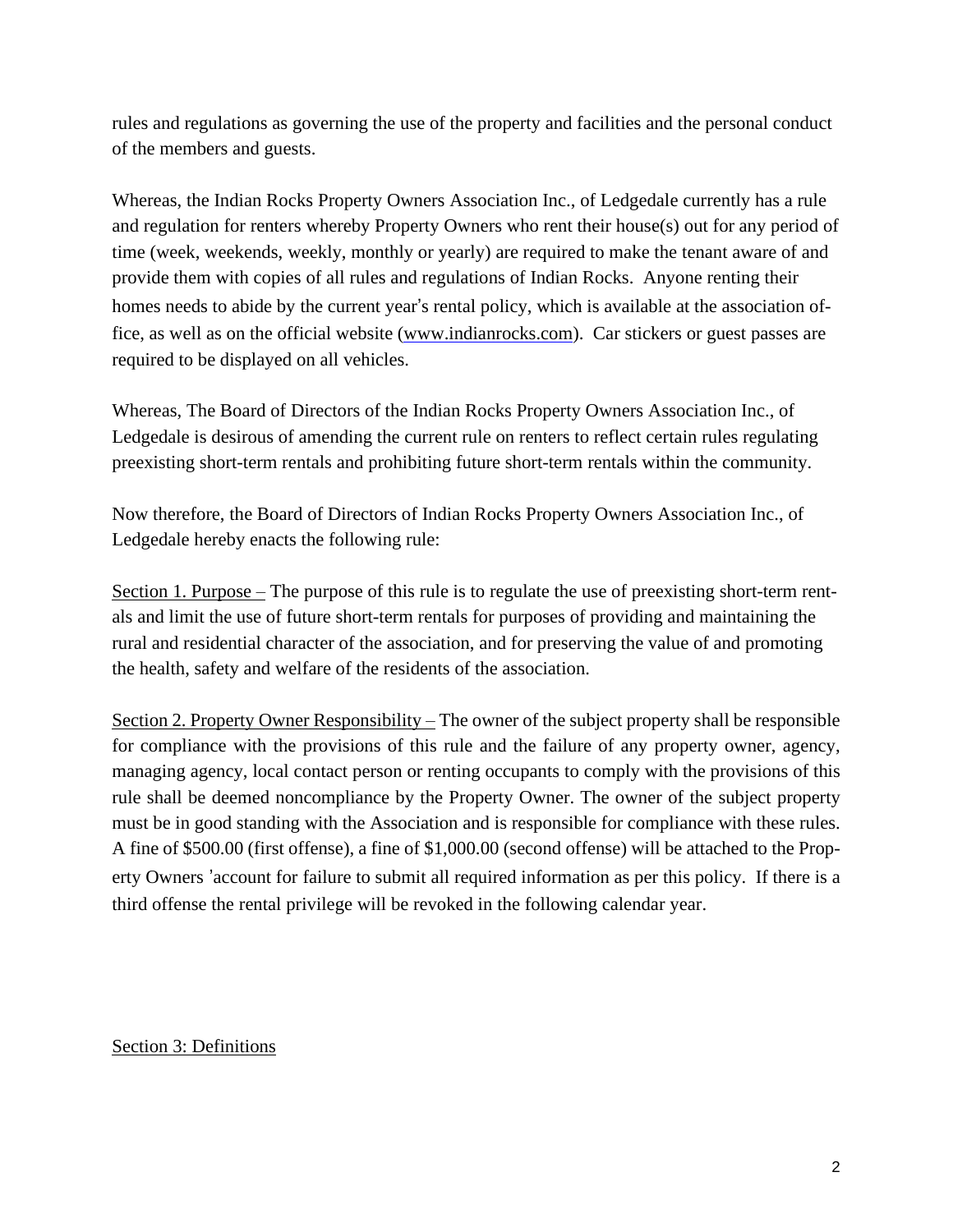- a. Short Term Rental Any dwelling unit within a residential dwelling structure rented for overnight lodging for a period of not less than 2 nights and not more than one month. Any rental less than 2 nights is prohibited.
- b. Bedroom A bedroom shall have at least one outside window for egress to follow PA State guidelines. If the room does not have a window, it cannot be considered for use as a bedroom.
- c. Dwelling unit One or more rooms in a residential dwelling structure, including a kitchen, sleeping facilities, bath and toilet, designed as a household unit for long term residency by not more than 1 single family at a time.

## Section 4: Standards

- A. The Property Owner shall, by signing the application, limit overnight occupancy of the short-term rental to the specific number of occupants designated in the application, with the number of overnight occupants not to exceed two persons per bedroom plus four additional persons per residence.
- B. The maximum number of day guests allowed at any one time, in addition to the overnight occupants, shall be 50% of the maximum overnight occupancy of the short-term rental.
- C. The number of bedrooms permitted for a short-term rental shall not exceed the number of bedrooms approved for the dwelling unit on the sewage permit issued for such property. Where there is no sewage permit on record, the short-term rental shall be limited to three bedrooms unless proof is provided to the association that the septic system is adequate to handle additional flows. If sewage system malfunction occurs, short term rental of the dwelling unit shall be discontinued until the malfunction is corrected in accordance with the Township and the Pennsylvania Department of Environmental Protection requirements.
- D. Outdoor parking for overnight and day guests shall be limited to available parking for the short-term rental property. In no event shall parking for the short-term rental guests include any association street or other common area.
- E. Neither short term rental occupants nor guests shall engage in creating a nuisance or in disorderly conduct or disturb the peace and quiet enjoyment of any nearby resident or person by loud, unusual, or excessive noise or by tumultuous or offensive conduct, public indecency, threatening, quarreling, challenging to fight, or fighting or creating a dangerous or physically offensive condition. Quiet time is 11:00 PM to 7:30 AM.
- F. The Property Owner shall notify the occupants and guests of the rule regarding short term rentals and shall respond when notified that occupants or guests are in violation of the association's rules and regulations or protective covenants.
- G. The Property Owner shall, upon notification that the occupants or guests of the short-term rental have violated the rules or protective covenants, prevent future occupancy of the short-term rental by those occupants or guests.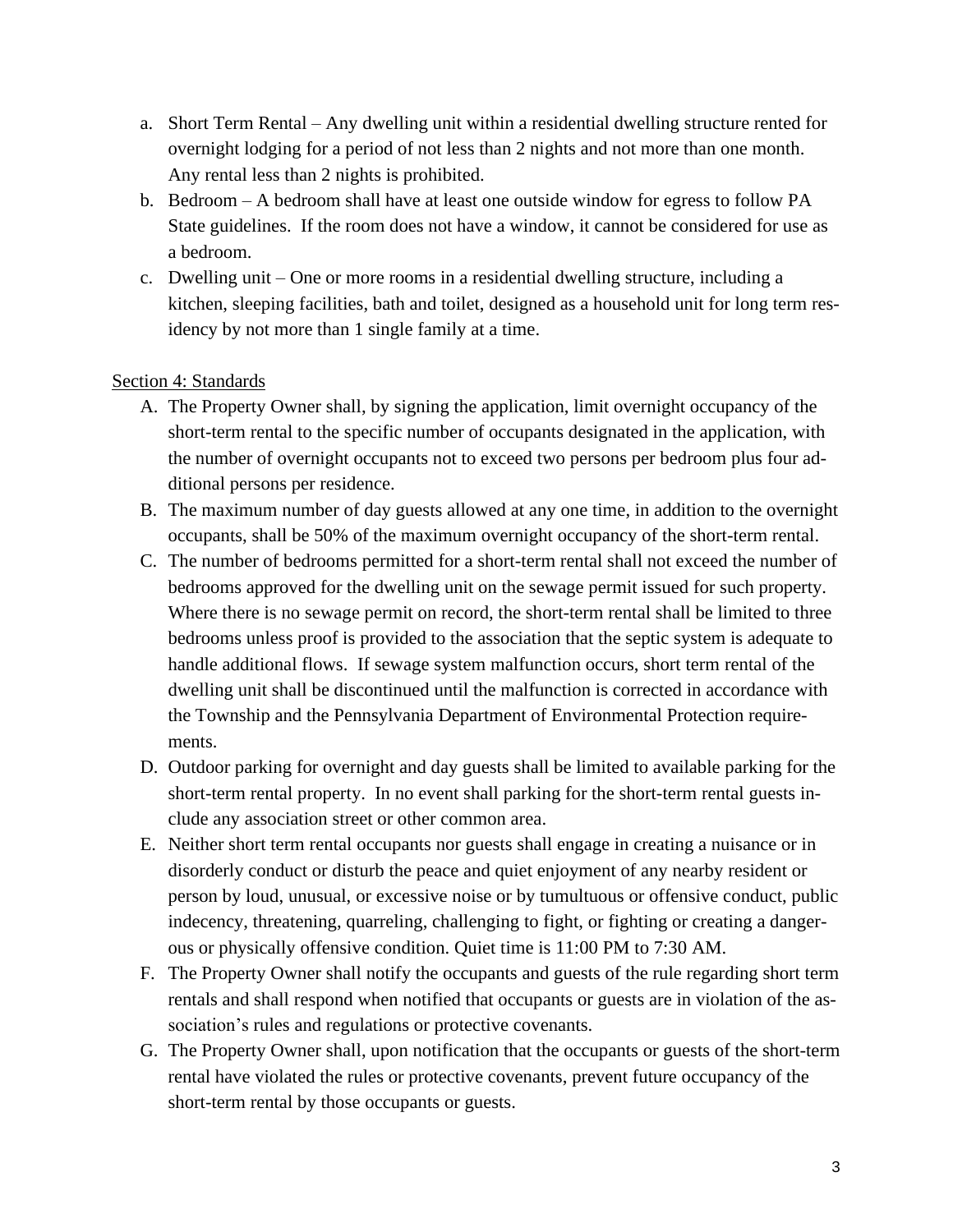- H. Overnight occupancy of recreational vehicles, campers, trailers, and tents at the property where the short-term rental is located shall not be permitted. Outdoor overnight sleeping of occupants or guests of the short-term rental is prohibited.
- I. All short-term rental properties shall have a clearly visible and legible posting on the property adjacent to the front door containing the following information:
	- a. The name of the owner of the property or the management agency, agent, property manager or local contact authorized in writing to accept service for the owner of the property and a telephone number where the party can be reached on a 24 hour basis.
	- b. The 911 address of the property.
	- c. The maximum number of occupants permitted to stay in the dwelling unit and the maximum number of day guests permitted at any one time.
	- d. The number of all vehicles allowed to be parked on the property and the requirement that all guest parking must be on the property and not in or along the association streets or other common areas.
	- e. The trash pickup and notification that trash shall not be left or stored on the exterior of the property except in containers.
	- f. A notification that an occupant or guest may be fined for creating a disturbance or otherwise violating the community rules, regulations or protective covenants including parking and occupancy limits.
	- g. Notification that the short-term rental occupants and guests are required to make the property available for inspection by the association upon request.
- J. All short-term rentals shall be equipped with the following:
	- i. Working smoke detectors in each bedroom.
	- ii. Working smoke detectors outside each bedroom and common hallways
	- iii.Working smoke detectors on each floor
	- iv. GFI outlets for outlets located within 6 feet of water source, unfinished basements and garages
	- v. Aluminum or metal exhaust from dryer
	- vi. Carbon monoxide detector if open flame (oil or gas) furnace, gas or wood fireplace or wood burning stove
	- vii. Carbon monoxide detector if garage is attached
	- viii. Fire extinguisher in kitchen
	- ix. All stairs and handrails in good condition
	- x. Fire separation between an attached garage and dwelling
	- xi. Size of egress windows must comply with state statutes
	- Link: codes.iccsafe.org/content/IRC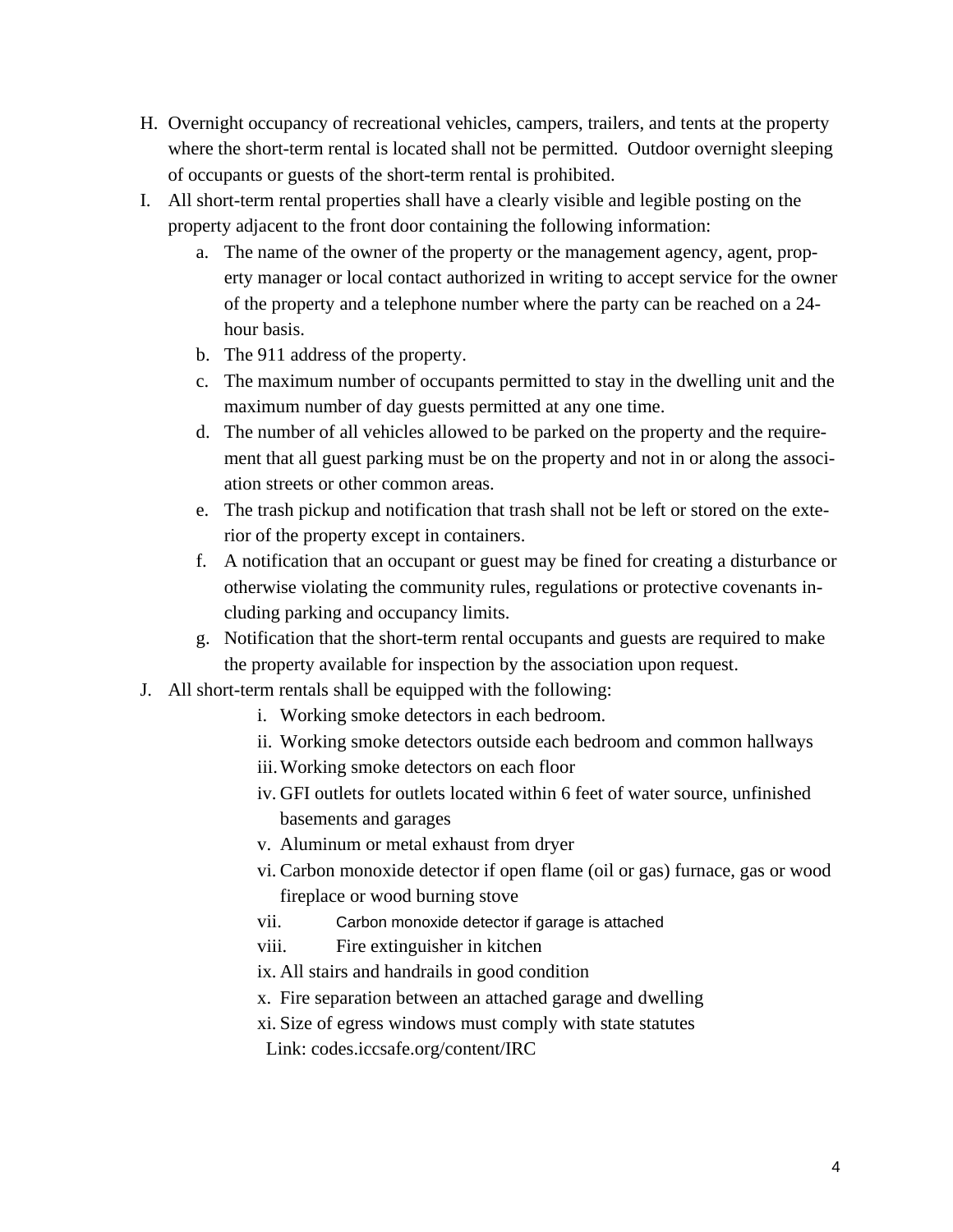K. Each Property Owner of a short-term rental shall designate a local person, property manager or agent as a local contact person who has access and authority to assume management of the unit and take remedial measures. Property Owner of a short-term rental who resides within 30 miles of the short-term rental may designate himself as the local contact person. The local contact person shall respond to the association's community manager within one hour after being notified of the existence of a violation of this rule or association protective covenants or any disturbance requiring immediate remedy or abatement. If local contact person is not the Property Owner, the local contact person shall immediately advise the Property Owner of any notification of a violation.

#### Section 5. Application Requirements

All short-term rental applications shall contain the following:

- a. The name, address, telephone number and email address of the Property Owner. It the owner does not have a managing agency, agent or local contact person, then the owner shall provide a 24-hour telephone number. If the owner uses a management agency, agent, or local contact person, that management agency, agent or local contact person shall have written authorization to accept service for the Property Owner.
- b. The name, address and 24-hour telephone number of the management agency, agent, or local contact person.
- c. Signatures of the Property Owner and the local management agent or local contact person.
- d. Waiver signed by the Property Owner allowing access to the property to the association for purposes of compliance with the association's rules and protective covenants.
- e. A copy of a current Wayne County Hotel Room Excise Tax Certificate and current Pennsylvania Sales Tax License.
- f. The name of the refuse hauler.

### Section 6. License Home Review

Following approval and payment of the application fee, a short-term rental license shall be issued to the owner of the short-term rental property.

a. the short-term rental license fee is \$100 and may include an inspection.

b. the license is effective for a period of one calendar year or until any conditions of the short-term rental policy are violated, whichever occurs first.

#### Section 7. Short Term Rental Home Limit